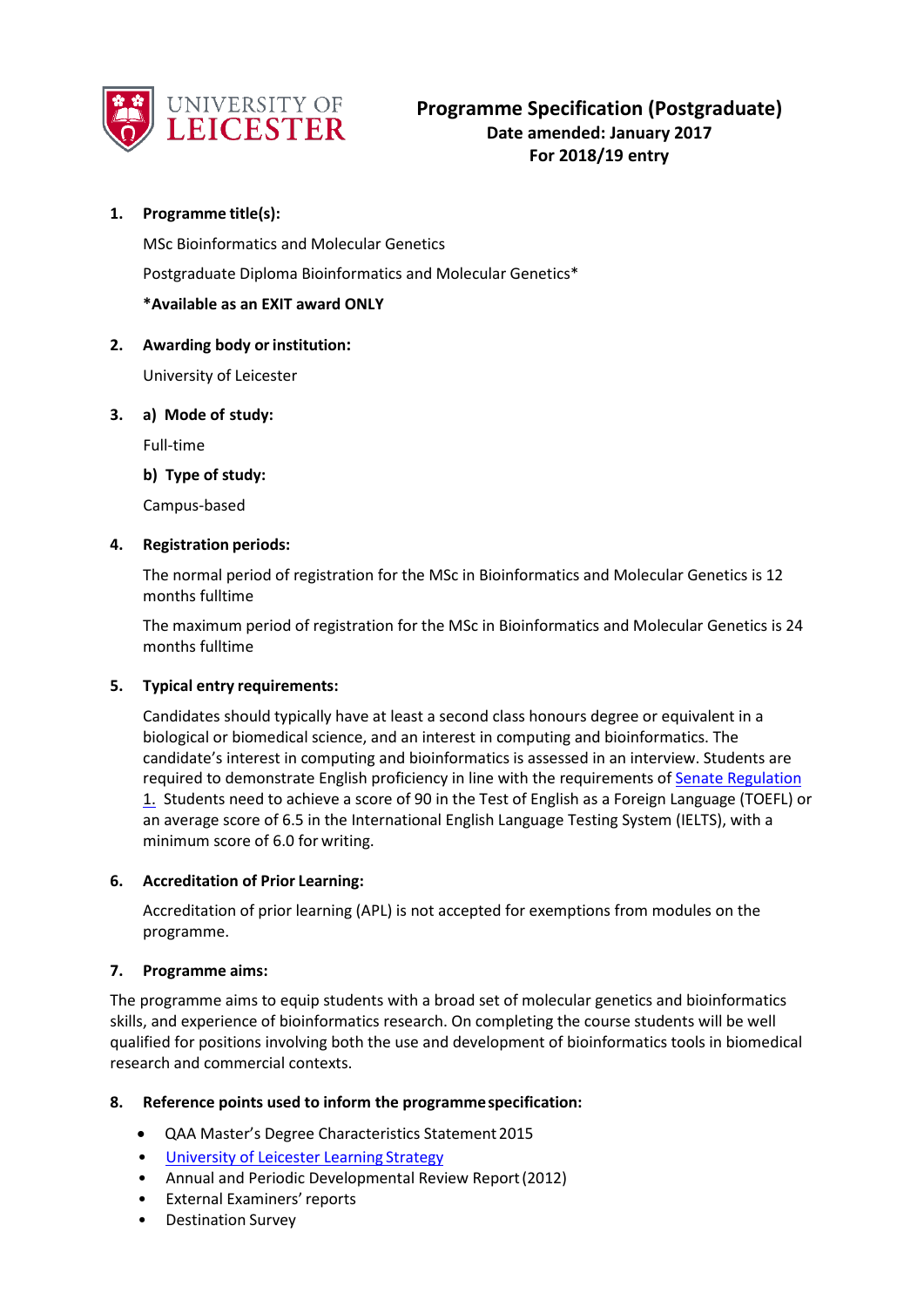• Student feedback by student reps and surveys

# **9. Programme Outcomes:**

Unless otherwise stated, programme outcomes apply to all awards specified in 1. Programme title(s).

| <b>Intended Learning</b><br><b>Outcomes</b>                                                                                                                                                                                                          | <b>Teaching and Learning Methods</b>                                                                                 | <b>How Demonstrated?</b>                                                                                                                                                                                                                               |  |  |
|------------------------------------------------------------------------------------------------------------------------------------------------------------------------------------------------------------------------------------------------------|----------------------------------------------------------------------------------------------------------------------|--------------------------------------------------------------------------------------------------------------------------------------------------------------------------------------------------------------------------------------------------------|--|--|
| (a) Discipline specific knowledge and competencies                                                                                                                                                                                                   |                                                                                                                      |                                                                                                                                                                                                                                                        |  |  |
|                                                                                                                                                                                                                                                      | Knowledge                                                                                                            |                                                                                                                                                                                                                                                        |  |  |
| At the end of the course<br>students should be able to<br>demonstrate a core knowledge<br>of the field of bioinformatics<br>and the applications of<br>bioinformatics to molecular<br>genetics.                                                      | Lectures, Surgeries, Seminars,<br>Targeted reading, Computer<br>practical classes, Project supervision<br>(MSc only) | Written reports, Programming<br>assignments, Seminar presentation,<br>Research project (MSc only),<br>Dissertation (MSc only), Short-<br>answer examinations, Problem-<br>based examinations, Computer-<br>based exercises, Problem-based<br>exercises |  |  |
|                                                                                                                                                                                                                                                      | <b>Concepts</b>                                                                                                      |                                                                                                                                                                                                                                                        |  |  |
| At the end of the course<br>students should be able to<br>demonstrate an in depth<br>knowledge of the role of<br>bioinformatics in biological<br>sciences, with particular<br>reference to data mining, data<br>analysis and data<br>interpretation. | Lectures, Surgeries, Seminars,<br>Targeted reading, Computer<br>practical classes, Project supervision<br>(MSc only) | Written reports, Programming<br>assignments, Research project (MSc<br>only), Dissertation (MSc only),<br>Problem-based examinations,<br>Computer-based exercises, Problem-<br>based exercises                                                          |  |  |
|                                                                                                                                                                                                                                                      | <b>Techniques</b>                                                                                                    |                                                                                                                                                                                                                                                        |  |  |
| At the end of the course<br>students should be able to<br>apply bioinformatics techniques<br>to a range of problems in<br>biological sciences.                                                                                                       | Surgeries, Computer practical<br>classes, Project supervision (MSc<br>only)                                          | Programming assignments, Research<br>project (MSc only), Problem-based<br>examinations, Computer-based<br>exercises, Problem-based exercises                                                                                                           |  |  |
|                                                                                                                                                                                                                                                      | <b>Critical analysis</b>                                                                                             |                                                                                                                                                                                                                                                        |  |  |
| At the end of the course<br>students should be able to<br>critically appraise results,<br>critically review the literature<br>and critically review web-based<br>material.                                                                           | Surgeries, Seminars, Targeted<br>reading, Computer practical classes,<br>Project supervision (MSc only)              | Written reports, Research project<br>(MSc only), Dissertation (MSc only),<br>Problem-based exercises                                                                                                                                                   |  |  |
| Presentation                                                                                                                                                                                                                                         |                                                                                                                      |                                                                                                                                                                                                                                                        |  |  |
| At the end of the course<br>students should be able to<br>present scientific results and<br>participate in scientific<br>discussion.                                                                                                                 | Lectures, Seminars, Project<br>supervision (MSc only)                                                                | Written reports, Seminar<br>presentation, Research project (MSc<br>only), Dissertation (MSc only)                                                                                                                                                      |  |  |
| <b>Appraisal of evidence</b>                                                                                                                                                                                                                         |                                                                                                                      |                                                                                                                                                                                                                                                        |  |  |
| At the end of the course<br>students should be able to<br>demonstrate good practice in<br>data mining, data analysis and<br>data interpretation relevant to<br>bioinformatics.                                                                       | Lectures, Surgeries, Seminars,<br>Computer practical classes, Project<br>supervision (MSc only)                      | Written reports, Seminar<br>presentation, Research project<br>(MSc only), Dissertation (MSc only),<br>Problem-based exercises                                                                                                                          |  |  |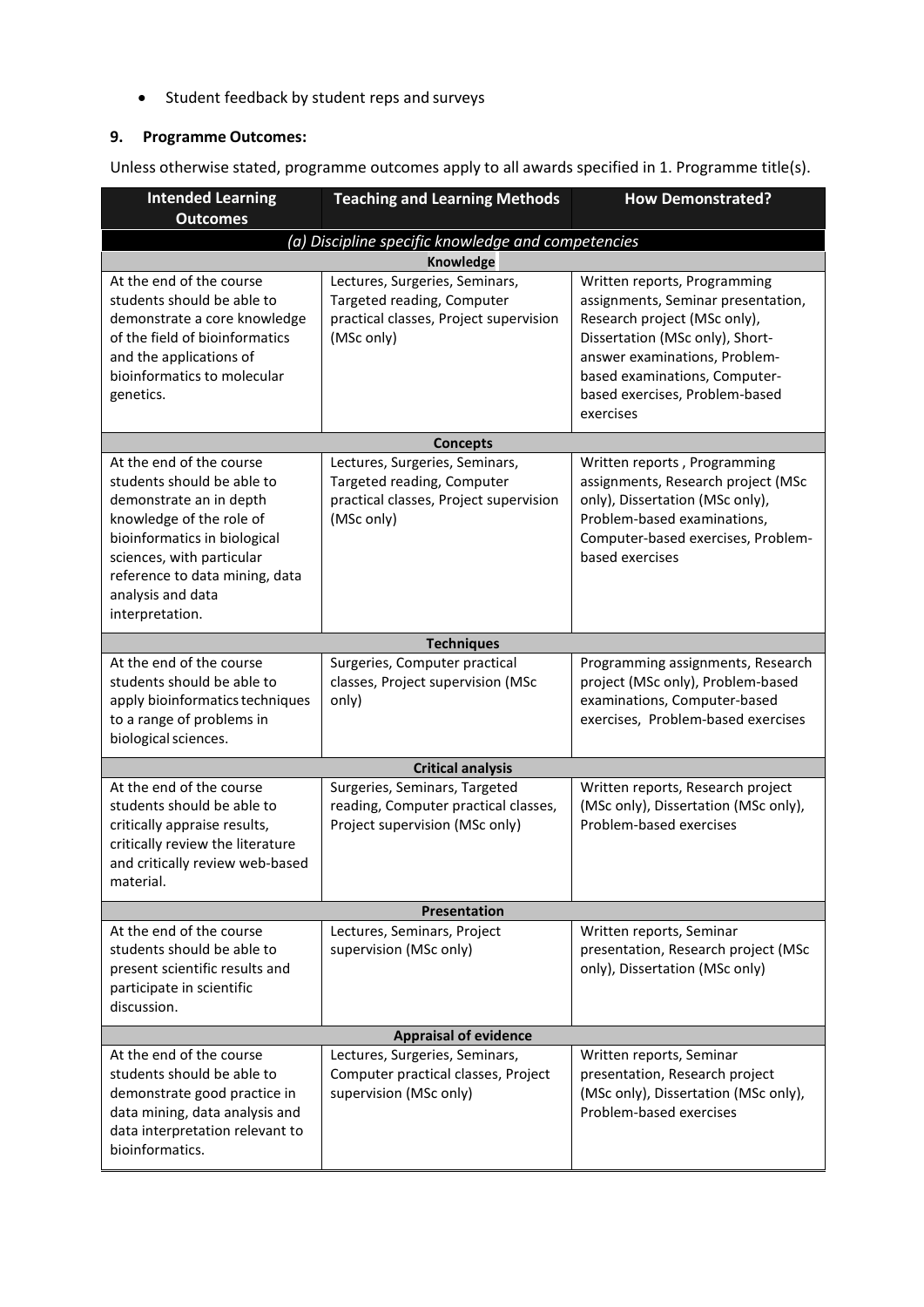| <b>Intended Learning</b><br><b>Outcomes</b>                                                                                                                                          | <b>Teaching and Learning Methods</b>                                                                                 | <b>How Demonstrated?</b>                                                                                                                                                                                                                               |
|--------------------------------------------------------------------------------------------------------------------------------------------------------------------------------------|----------------------------------------------------------------------------------------------------------------------|--------------------------------------------------------------------------------------------------------------------------------------------------------------------------------------------------------------------------------------------------------|
|                                                                                                                                                                                      | (b) Transferable skills                                                                                              |                                                                                                                                                                                                                                                        |
|                                                                                                                                                                                      | <b>Research skills</b>                                                                                               |                                                                                                                                                                                                                                                        |
| At the end of the course<br>students should be able to solve<br>problems, analyse data, and use<br>statistical tests appropriate to<br>typical bioinformatics research<br>questions. | Lectures, Surgeries, Seminars,<br>Computer practical classes, Project<br>supervision (MSc only)                      | Written reports, Programming<br>assignments, Research project (MSc<br>only), Dissertation (MSc only),<br>Problem-based examinations,<br>Computer-based exercises, Problem-<br>based exercises                                                          |
|                                                                                                                                                                                      | <b>Communication skills</b>                                                                                          |                                                                                                                                                                                                                                                        |
| At the end of the course<br>students should be able to write<br>scientific reports effectively,<br>and give effective oral<br>presentations.                                         | Lectures, Surgeries, Seminars,<br>Project supervision (MSc only)                                                     | Written reports, Seminar<br>presentation, Dissertation (MSc<br>only), Short-answer examinations,<br>Problem-based examinations                                                                                                                         |
|                                                                                                                                                                                      | Data presentation                                                                                                    |                                                                                                                                                                                                                                                        |
| At the end of the course<br>students should be able to use<br>appropriate statistical tests in<br>data analysis and present data<br>effectively.                                     | Lectures, Surgeries, Seminars,<br>Computer practical classes, Project<br>supervision (MSc only)                      | Written reports, Programming<br>assignments, Research project (MSc<br>only), Dissertation (MSc only),<br>Problem-based examinations,<br>Computer-based exercises, Problem-<br>based exercises                                                          |
|                                                                                                                                                                                      | <b>Information technology</b>                                                                                        |                                                                                                                                                                                                                                                        |
| At the end of the course<br>students should be competent<br>in general computing and in<br>bioinformatics computing<br>specifically                                                  | Lectures, Surgeries, Computer<br>practical classes, Project supervision<br>(MSc only)                                | Written reports, Programming<br>assignments, Seminar presentation,<br>Research project (MSc only),<br>Dissertation (MSc only), Short-<br>answer examinations, Problem-<br>based examinations, Computer-<br>based exercises, Problem-based<br>exercises |
|                                                                                                                                                                                      | <b>Problem solving</b>                                                                                               |                                                                                                                                                                                                                                                        |
| At the end of the course<br>students should be able to solve<br>problems effectively.                                                                                                | Lectures, Surgeries, Seminars,<br>Computer practical classes, Project<br>supervision (MSc only)                      | Written reports, Programming<br>assignments, Seminar presentation,<br>Research project (MSc only),<br>Dissertation (MSc only), Short-<br>answer examinations, Problem-<br>based examinations, Computer-<br>based exercises, Problem-based<br>exercises |
|                                                                                                                                                                                      | <b>Working relationships</b>                                                                                         |                                                                                                                                                                                                                                                        |
| At the end of the course<br>students should be able to<br>manage projects, display<br>organisational skills and<br>manage time effectively.                                          | Lectures, Surgeries, Seminars,<br>Targeted reading, Computer<br>practical classes, Project supervision<br>(MSc only) | Written reports, Programming<br>assignments, Seminar presentation,<br>Research project (MSc only),<br>Dissertation (MSc only), Short-<br>answer examinations, Problem-<br>based examinations, Computer-<br>based exercises, Problem-based<br>exercises |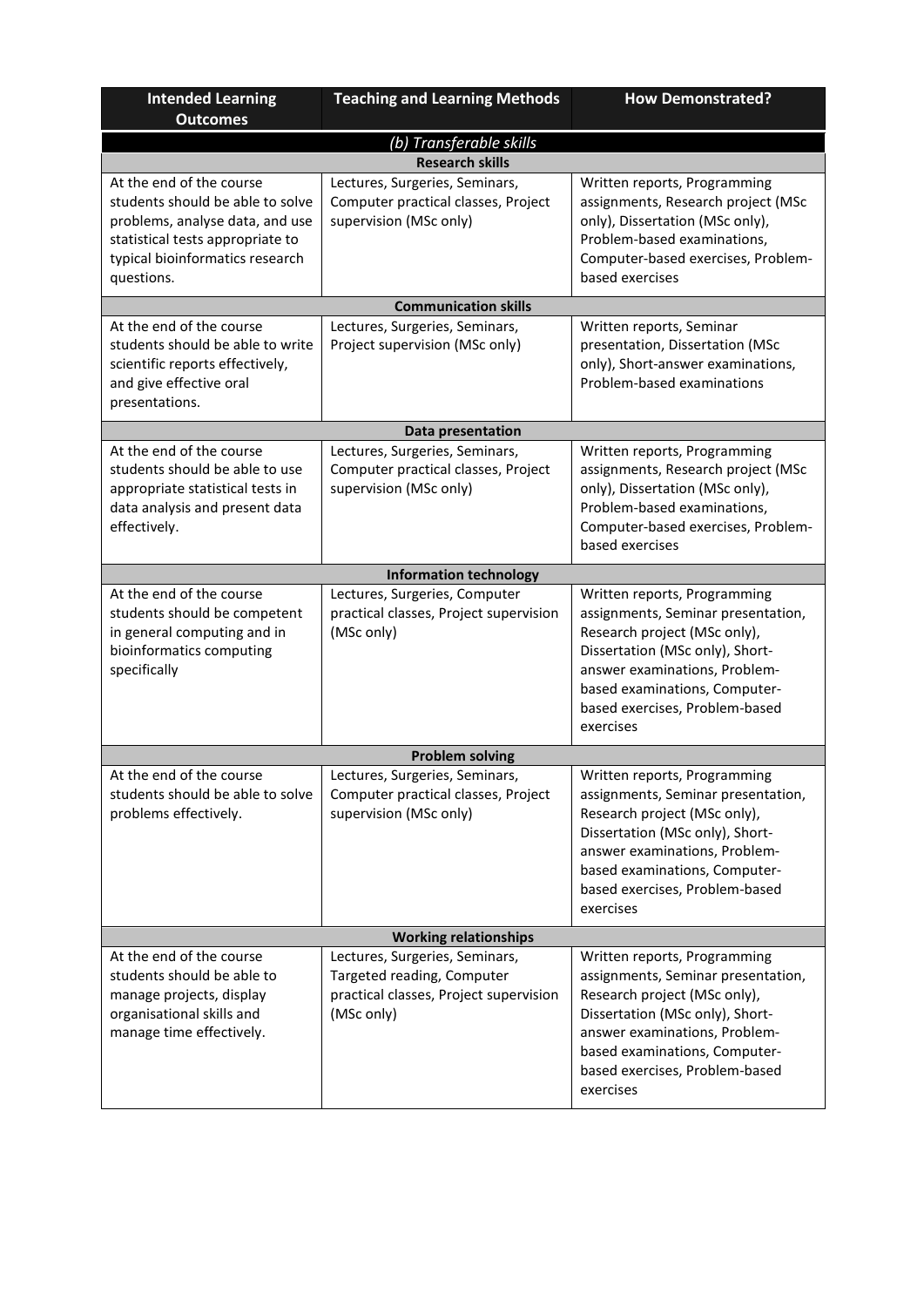| <b>Intended Learning</b><br><b>Outcomes</b>                                                                                                      | <b>Teaching and Learning Methods</b>                                                                                                   | <b>How Demonstrated?</b>                                                                                                                                                                                                                               |  |  |
|--------------------------------------------------------------------------------------------------------------------------------------------------|----------------------------------------------------------------------------------------------------------------------------------------|--------------------------------------------------------------------------------------------------------------------------------------------------------------------------------------------------------------------------------------------------------|--|--|
| <b>Managing learning</b>                                                                                                                         |                                                                                                                                        |                                                                                                                                                                                                                                                        |  |  |
| At the end of the course<br>students should be able to<br>develop new skills, manage<br>information and develop<br>specialisation and interests. | Lectures, Surgeries, Seminars,<br>Targeted reading, Computer<br>practical classes, Project supervision<br>(MSc only)                   | Written reports, Programming<br>assignments, Seminar presentation,<br>Research project (MSc only),<br>Dissertation (MSc only), Short-<br>answer examinations, Problem-<br>based examinations, Computer-<br>based exercises, Problem-based<br>exercises |  |  |
| Career management                                                                                                                                |                                                                                                                                        |                                                                                                                                                                                                                                                        |  |  |
| At the end of the course<br>students should be able to<br>confidently apply to positions<br>relevant to the subject of for<br>further study.     | Excursion to the European<br>Bioinformatics Institute (biggest<br>employer of Bioinformaticians in the<br>UK), Career services session | Monitoring of employability. The<br>existing MSc Bioinformatics and MSc<br>Molecular Genetics have an excellent<br>track record                                                                                                                        |  |  |

## **10. Special features**

Combination of computational skills and modern molecular genetics laboratory techniques; Laptop included in course fee; study visit to the European Bioinformatics Institute

## **11. Indicators of programme quality**

Programme quality will be monitored by an annual developmental review process and the report of the external examiner.

### **12. Scheme of Assessment:**

As defined i[n Senate Regulation 6: R](http://www.le.ac.uk/senate-regulation6)egulations governing taught postgraduate programmes of study.

### **13. Progression points**

As defined i[n Senate Regulation 6: R](http://www.le.ac.uk/senate-regulation6)egulations governing taught postgraduate programmes of study.

In cases where a student has failed to meet a requirement to progress he or she will be required to withdraw from the course. Where appropriate a recommendation will be made to the Board of Examiners for a postgraduate diploma as an exit award only on completion of the required number of credits.

### **14. Rules relating to re-sits orre-submissions:**

As defined i[n Senate Regulation 6: R](http://www.le.ac.uk/senate-regulation6)egulations governing taught postgraduate programmes of study.

### **15. Additional features** (e.g. timetable for admissions)

Timetable for admissions as for the MSc MolecularGenetics.

## **16. External Examiners**

The details of the External Examiner(s) for Bioinformatics and the most recent External Examiners' reports can be found here.

The details of the External Examiner(s) for Molecular Genetics and the most recent External Examiners' reports can be foun[d here.](https://exampapers.le.ac.uk/xmlui/handle/123456789/187)